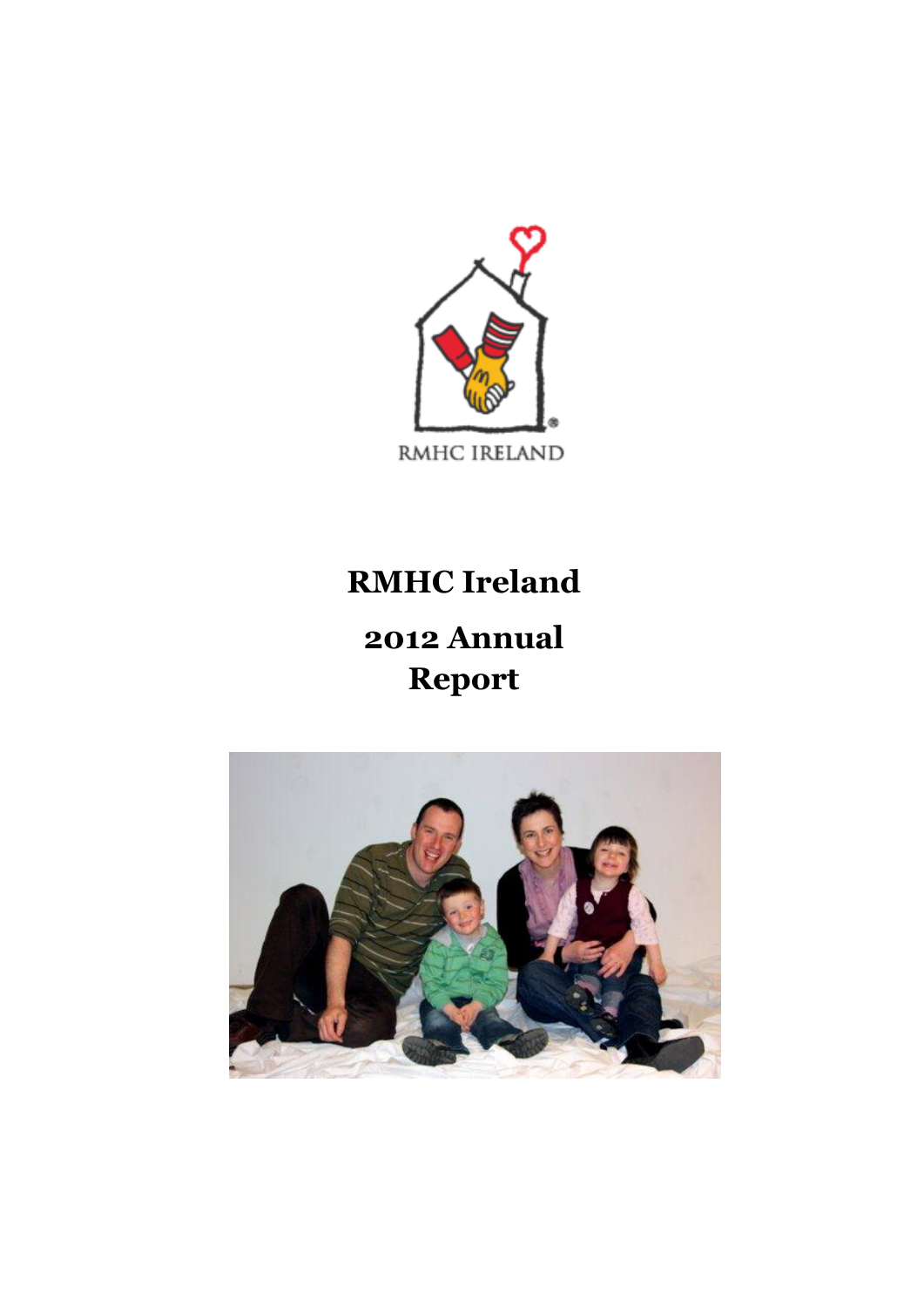### **Table of Contents**

| Page | Content                                          |
|------|--------------------------------------------------|
| 3    | <b>RMHC Mission &amp; Vision</b>                 |
| 4    | Message from RMHC Chairperson, Dr Bruce Mitchell |
| 5    | Board of Trustees & Committees                   |
| 6    | Message from RMHC Treasurer, Pat Keogh           |
| 7    | Message from RMHC CEO, Marian Carroll            |
| 7    | Charity & House Staff                            |
| 8    | Volunteers                                       |
| 9    | <b>Families in The Ronald McDonald House</b>     |
| 10   | <b>Family Stories</b>                            |
| 11   | House Events 2012                                |
| 12   | <b>Fundraising Events 2012</b>                   |
| 13   | Leinster Rugby Charity Partners 2012             |
| 14   | Sponsors & Donors 2012                           |
| 15   | Planning for the future                          |
| 16   | <b>RMHC Ireland contact details</b>              |

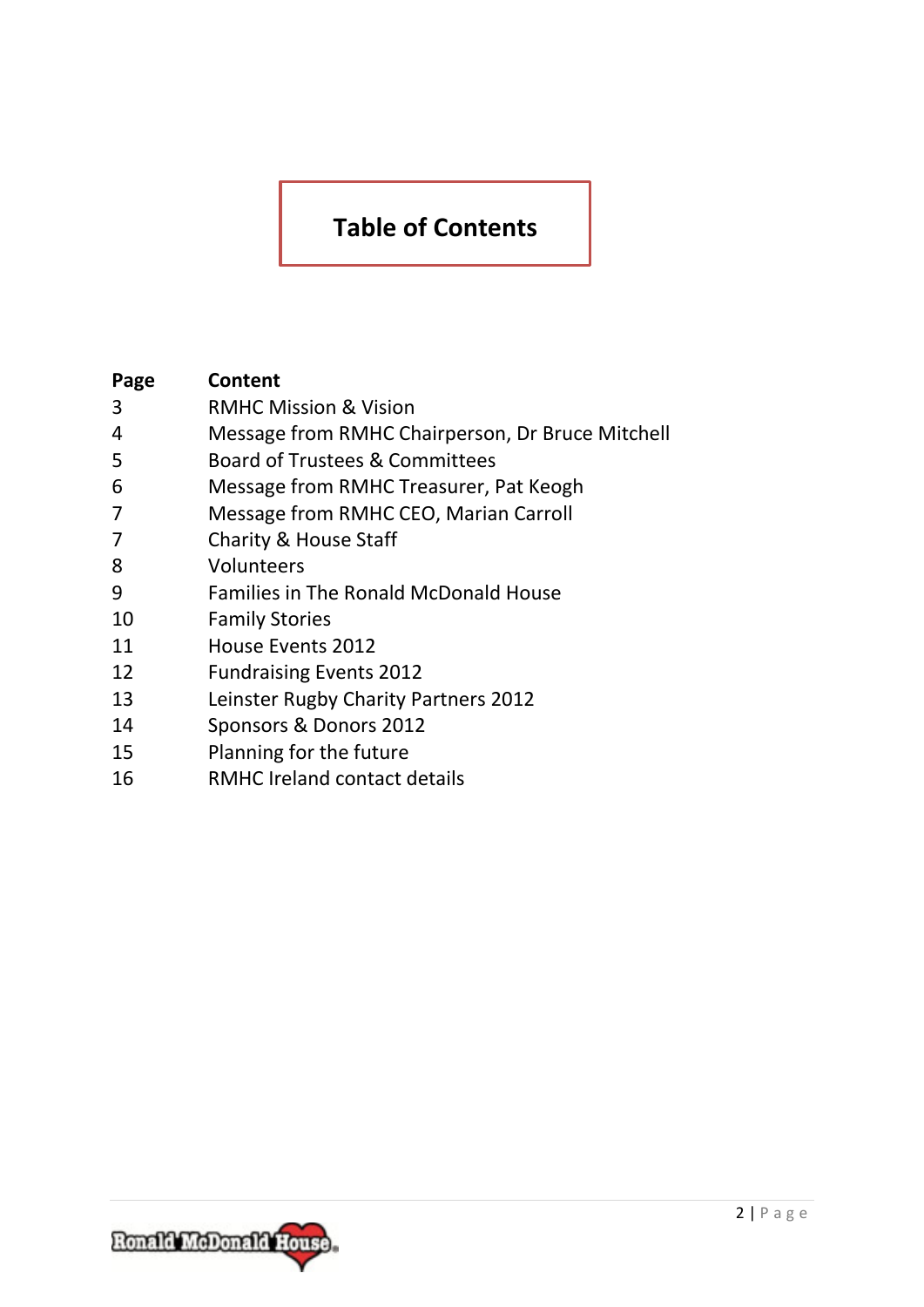### *RMHC Ireland Our Mission*

The mission of RMHC, Ireland, is to provide a Ronald McDonald House in order to support families whose children are seriously ill in hospital. The Ronald McDonald House provides accommodation and a caring and supportive environment for families whose children are seriously ill and are hospitalised or undergoing medical treatment at Our Lady's Children's Hospital, Crumlin, Dublin 12



# *RMHC Ireland Our Vision*

Through our committed board members, our caring staff, our dedicated volunteers and our generous donors and supporters we aim to provide a caring and supportive environment for families so that they can stay together when their children are ill in hospital.

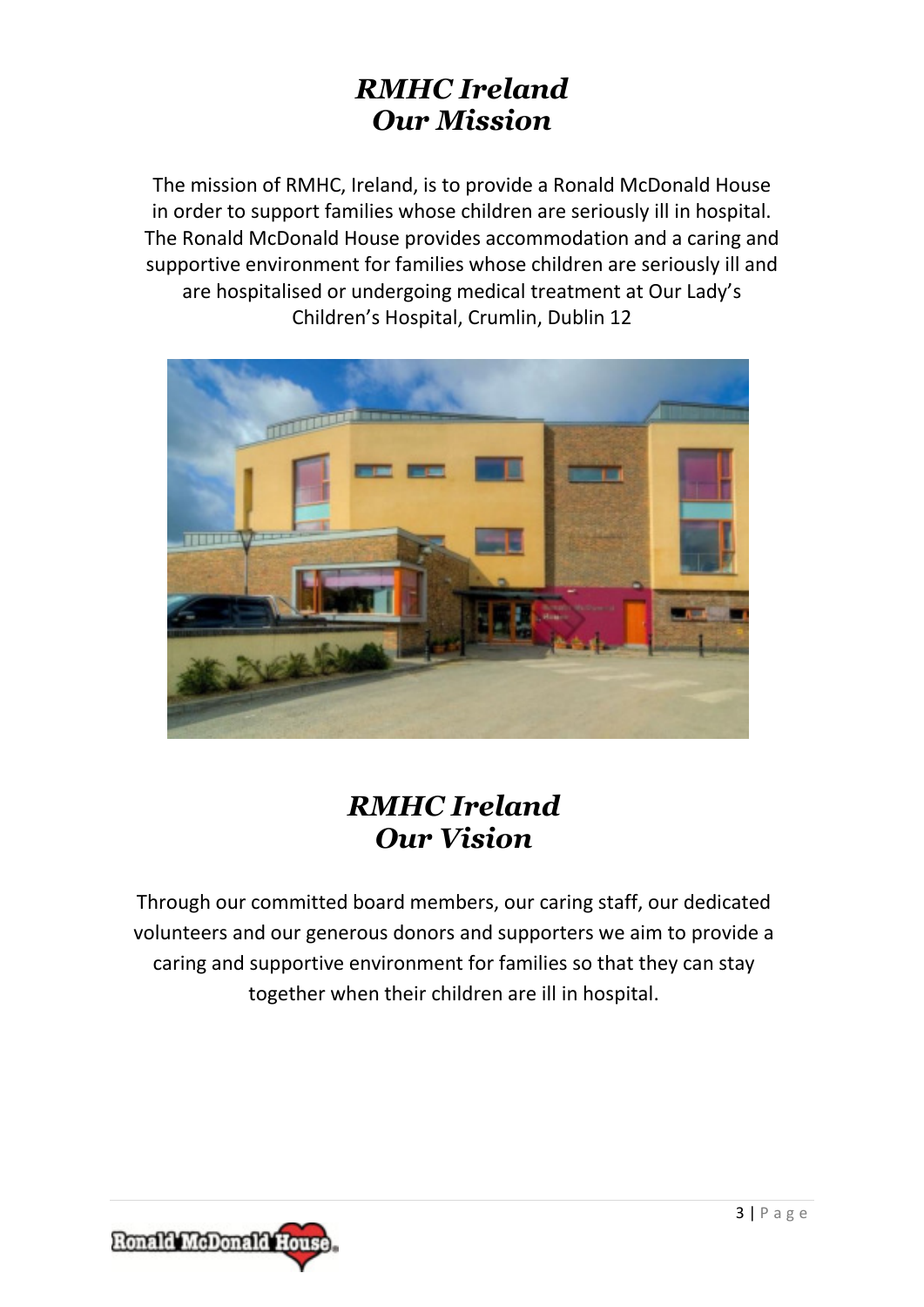# *A Message from our Chairperson*



It is my pleasure to present the Annual Report from the Board of Directors of RMHC Ireland.

The Ronald McDonald House Charities, Ireland, supports families whose children are seriously ill in hospital. We accomplish this through our Ronald McDonald House. Our House provides a caring and supportive environment for 20 families every night while their seriously ill children are hospitalised or undergoing treatment at Our Lady's Children's Hospital, Crumlin, Dublin 12.

We cannot provide this service without support. Our annual running costs are in the region of €300,000. This money is raised each year through our many fundraising events. I would like to take this opportunity to thank all of our very generous supporters. Your generosity makes an enormous difference to so many families.

I would like to extend my appreciation and my gratitude to all our Board Members who give so willingly and so freely of their time and commitment throughout the year.

Since we opened in November 2004 we have provided a very valuable and necessary service for in excess of 2,200 families from all over Ireland which amounts to almost 47,000 bed nights. It is not numbers that makes our House a Home. It's the people - the staff, the volunteers, the donors, the families and the community. It is the warmth, the sharing of joy and sorrow, the listening ear and the supportive hug, the courage and the love that makes our House a Home. On behalf of the Board of RMHC Ireland I would like to thank you all for making what we do possible.

2013 will be a busy year for The Ronald McDonald House Charity, Ireland. We will be launching our Capital Campaign to raise funds for a New Ronald McDonald House which we hope to provide alongside the New National Children's Hospital when it opens in 2017/8. Your continued support will be necessary and very much appreciated by us all.

Regards, Dr. Bruce Mitchell **Chairperson** RMHC Ireland

> *"Thank you for helping us out during the first few months of our daughter's stay in Crumlin. We are so grateful that we could call your house our home during that difficult time. It meant so much that we had a base near our daughter and also that we were able to have the boys come and stay" (Cork Family)*

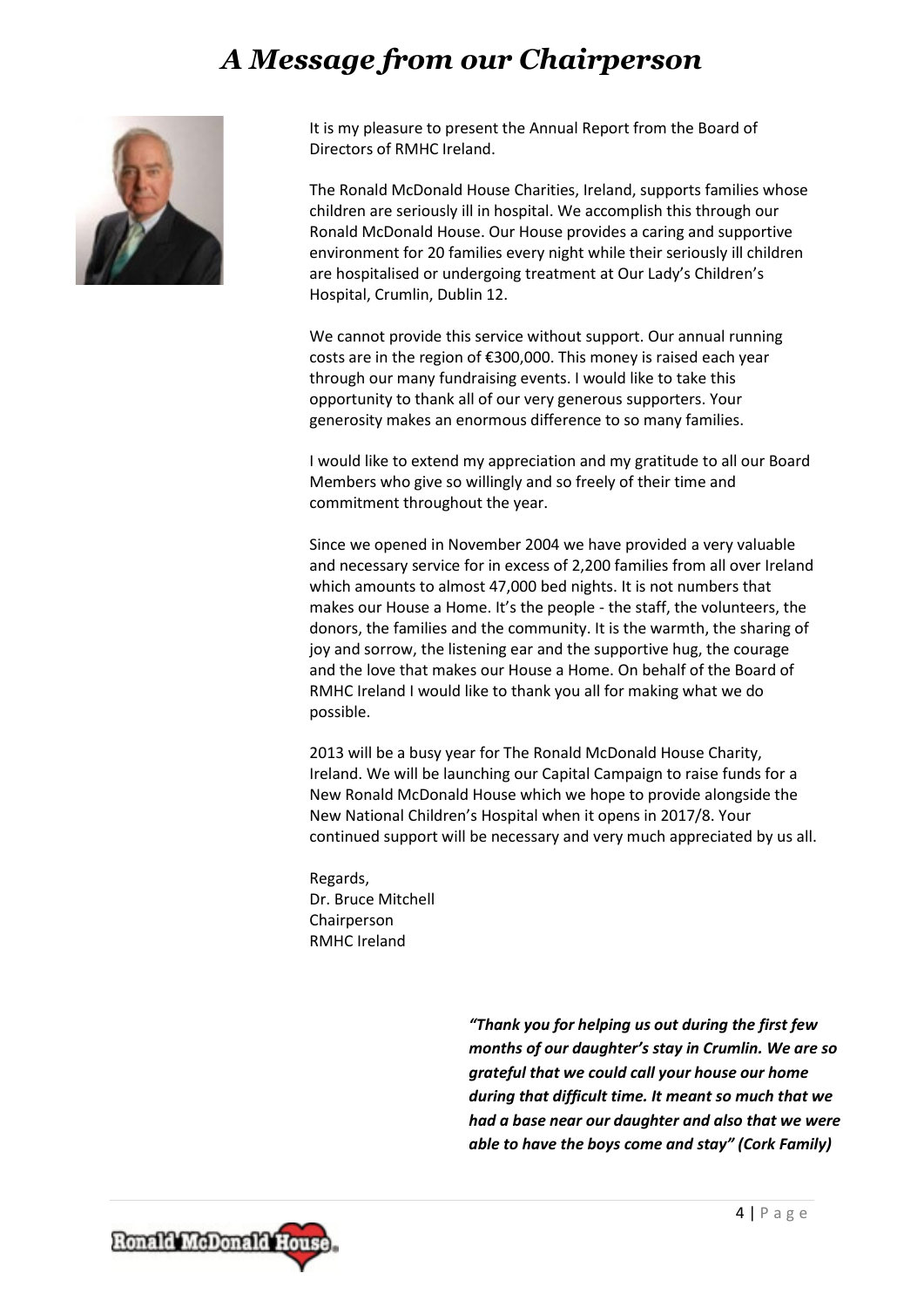# *Board ofTrustees*



**Chairperson:** Dr. Bruce Mitchell**,** MBBCh,FRCP,FRCPI **CEO** (Volunteer): Marian Carroll **Secretary:** Brenda O'Loughlin (McDonald's Owner Operator, Tullamore & Portlaoise) **Treasurer:** Pat Keogh (CEO, Leopardstown Race Course) **Trustees**: Marcus Hewson (ex M.D. McDonald's Restaurants of Ireland Ltd.) Alison Cowzer (Managing Director, The Company of Food) Jimmy Edwards (Director of Operations, Franchising & Supply Chain McDonald's Restaurants of Ireland) Dave Bobbett (Owner H&K International) Dr. Aengus O'Marcaigh (Consultant Paediatric Haematologist Our Lady's Children's Hospital Crumlin) Mike Ruding (McDonald's Owner Operator, Drogheda & Navan) Shane Jennings (Ireland & Leinster Rugby Player)

## *Board Sub Committees*

**Fundraising Committee**: Alison Cowzer, Marian Carroll, Mike Ruding, Shane Jennings, Marcus Hewson **Finance Committee**: Pat Keogh, Brenda O'Loughlin, Dave Bobbett, Bruce Mitchell, Jimmy Edwards, Kevin Keenan **House Committee**: Marian Carroll, Aengus O'Marcaigh, Mairead Lavelle

**New Hospital Committee**: Bruce Mitchell, Marian Carroll, Alison Cowzer, Dave Bobbett, Kevin Keenan, Pat Keogh **Owner Operator Liaison**: Mike Ruding

**MRI Liaison**: Jimmy Edwards

**Hospital Liaison**: Aengus O'Marcaigh

# *Additional Committees*

*Golf*  Marian Carroll Liz Nolan Richard Boland *Ball*  Marian Carroll Liz Nolan Alison Cowzer Charley Stoney Carolyn Odgers Anne Donegan Carol Mulcahy Ciara Heslin

*Cycle*  Mairéad Lavelle Sheena Dalton Jenny Farrell Pat Keogh Geraldine Gleeson Nicola Rowntree Michael Reidy

*RMHC Ireland Ambassadors: Shane Jennings & Brenda Donohue* 

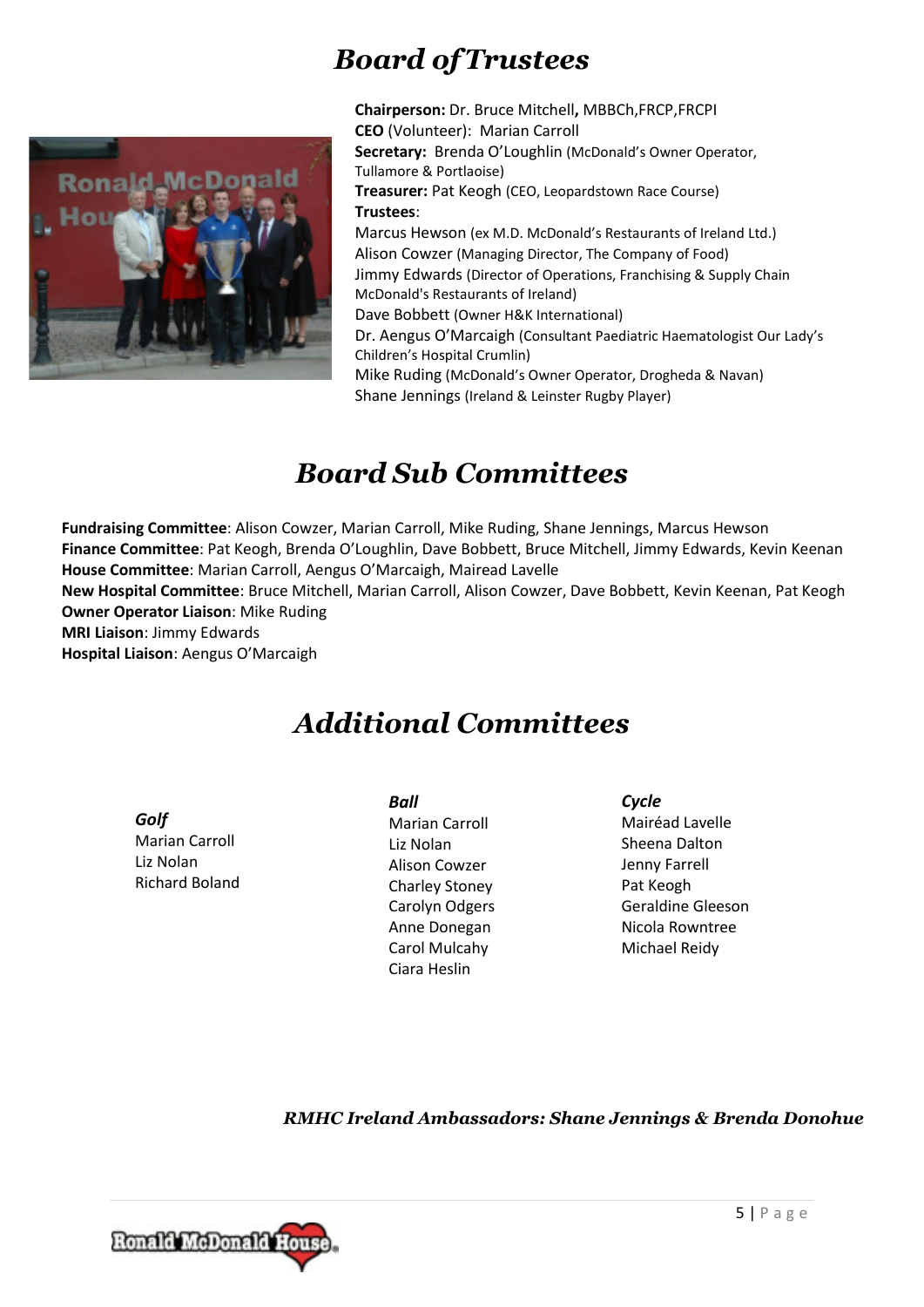# *Message from the Treasurer / Pat Keogh*

The past year has again demonstrated the wonderful support we receive from so many people. The generosity of individuals and corporations who donated in 2012 is not only appreciated by RMHC Ireland but also by the many families who have stayed with us throughout the year.

Over €794,000 was raised in 2012. This support allows us to operate The House, look after our families and assists us greatly as we look to fund the building of a New Ronald McDonald House alongside the New National Children's Hospital.



Ronald McDonald House Charity Ireland is committed to efficiency, transparency and accountability to ensure the funds we receive are used to benefit the families we serve.





#### *Audited Financial Report available*

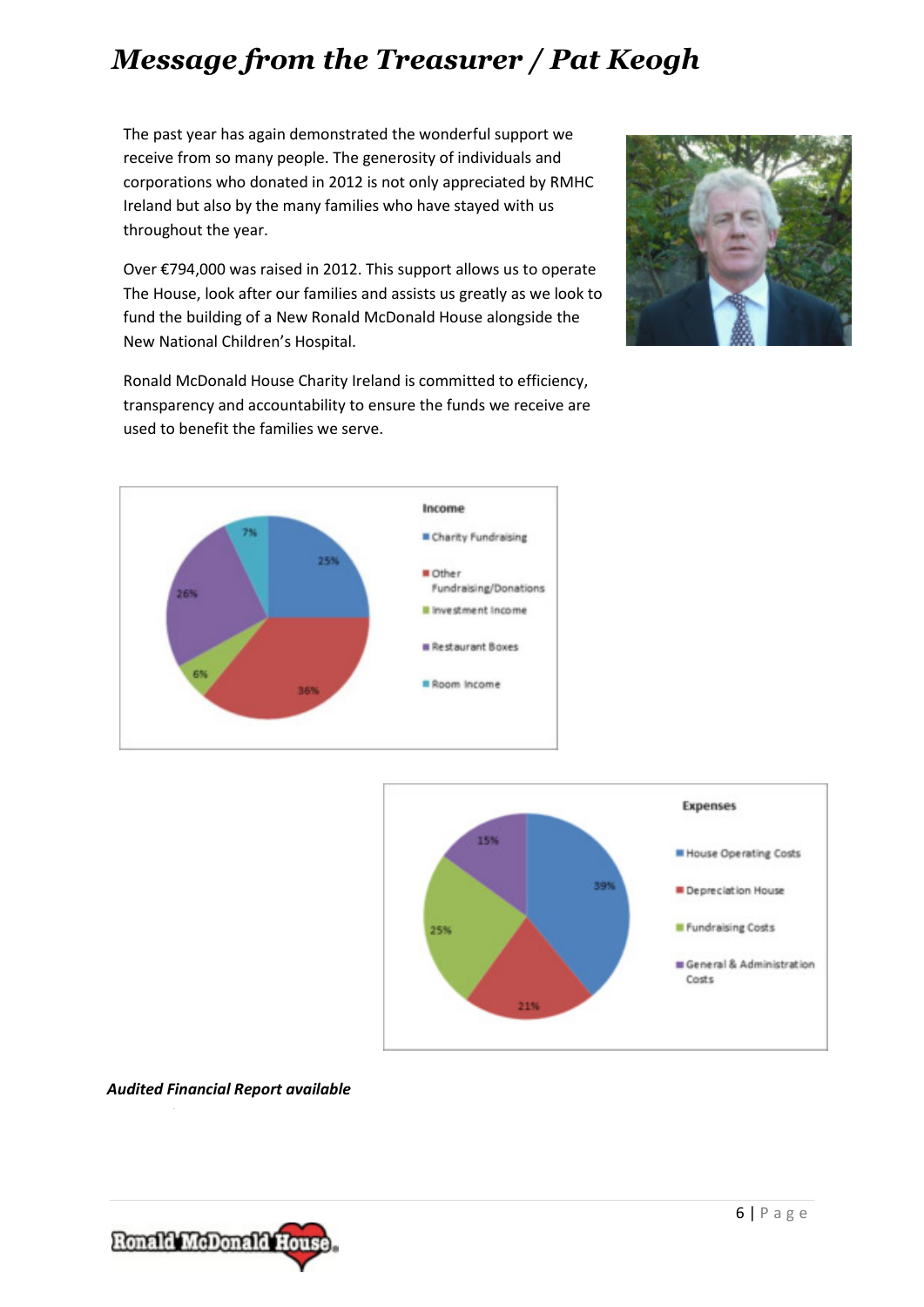## *RMHC Ireland & The Ronald McDonald House*



#### **Message from Marian Carroll, CEO (Volunteer) RMHC Ireland**

With only one full time staff member and six part time staff a considerable amount of work was done in 2012 by very few but very dedicated people. We could not look after our families or conduct our fundraising events without the help and support of our staff and our many wonderful volunteers. I have been involved with the charity for the past 10 years and I can honestly say that the dedication and involvement of both the staff and the volunteers makes life so much easier for our families at a time when they need help the most.

Many thanks to each and every one of you for helping our families through these difficult times.

### *Charity Staff*

**CEO (Volunteer): Marian Carroll** 

**Charity Administrator: Liz Nolan** 

**Financial Consultant: Kevin Keenan** 

### *House Staff*

**House Manager: Mairéad Lavelle** 

**Assistant House Managers: Sheena Dalton & Jenny Farrell** 

**House Keepers: Sandra Seery & Martina Quirke** 



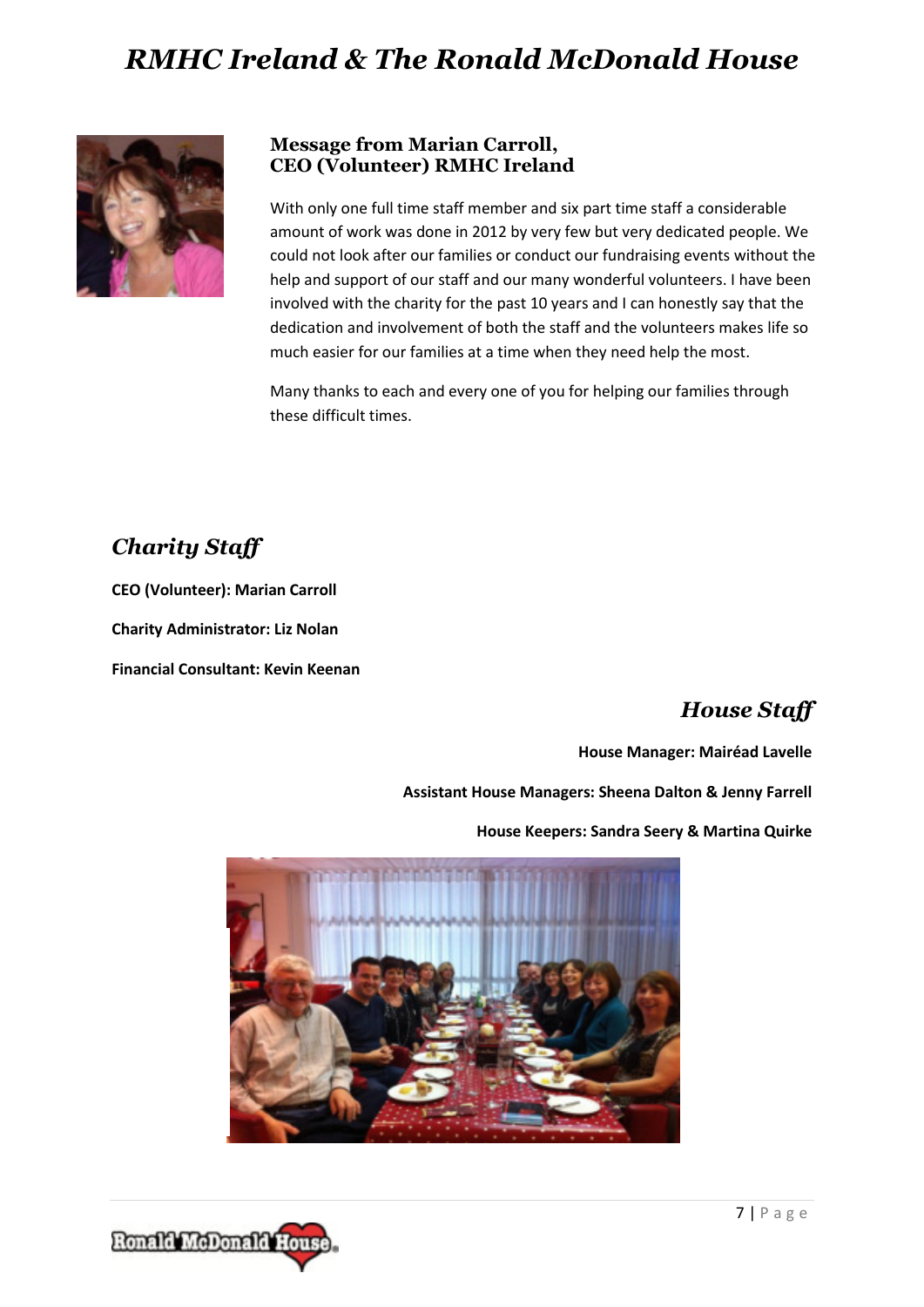### *Volunteers 2012*

#### **Volunteer Hours 2012: 3,870**

Our Volunteers are involved in so many areas both in the Charity and in The House. They help with cooking, cleaning, gardening, painting, plumbing, electrical, administration and IT. Whatever job we need looked after there is always a Volunteer there to help.

Bernie Breen Berenice McCormack Mary Merriman Anita Egan Maeve Cahalan Anne Donegan Irene O Reilly Karen Clince Leon Rock Anne O Mahony Noeleen Saunders Kathy Prendergast Margaret Brogan Ciara Heslin Julie Cafferkey Marian Carroll Aideen Twomey Anne Redican

Eileen Mitchell Sr. Kathleen Emma Cahill Marie O'Malley Mary Mahon Collette O Mahony Collette Keenan Sean Mahon Phyllis Sweetman Nora Cotter Therese Murray Antoinette Layden Brendan Corrigan PJ McGarry Frank Donegan Ross McCarthy Valarie Killeen James Power

Niamh Marron Donna Murphy Siobhan Larkin Áine O'Doherty Patricia Keeley Marian Gallagher Linda Hoban Laura Browne Maura Byrne Phil Donnelly Mary Hurley Frank Shaughnessy Siobhan Palmer Bag Packers Blue Hat Sellers







### *Message from one of our Volunteers: Ross McCarthy*



Life has its ups and downs. I've been one of the lucky ones in the past few years. My life has been in a good place, where work has been plentiful and my personal life could not be better. What better time, I thought, to try to give a little back.

I read about the Ronald McDonald House, a place where families and children fight long and at times relentless battles every day. A place where spirits are high, determination strong and the will to succeed and get back to normal life is second to none. This fight takes energy and families need support. They need people to cook, to clean and to provide them with an environment that takes away as much stress as possible from their day to day life.

 What could I, an IT Engineer, do to help? Plenty it would seem. I maintain and improve the IT infrastructure of The House, providing WiFi and general IT supports to the staff and residents of The House. I also cook from time to time with my girlfriend Caitríona. I try to help out in whatever way I can to help make things easier for the families. Saving money and volunteering has a real effect on the ability of The House to function and provide the service it does. I have been doing this now for over 2 years.

For me, I feel it's my way of giving something back. It's a pleasure and an absolute inspiration to talk to the families, staff and other volunteers. Getting to know them, to be part of the strength and determination in The House provides me with the inspiration to do my best, inside and outside of the Ronald McDonald House Family.

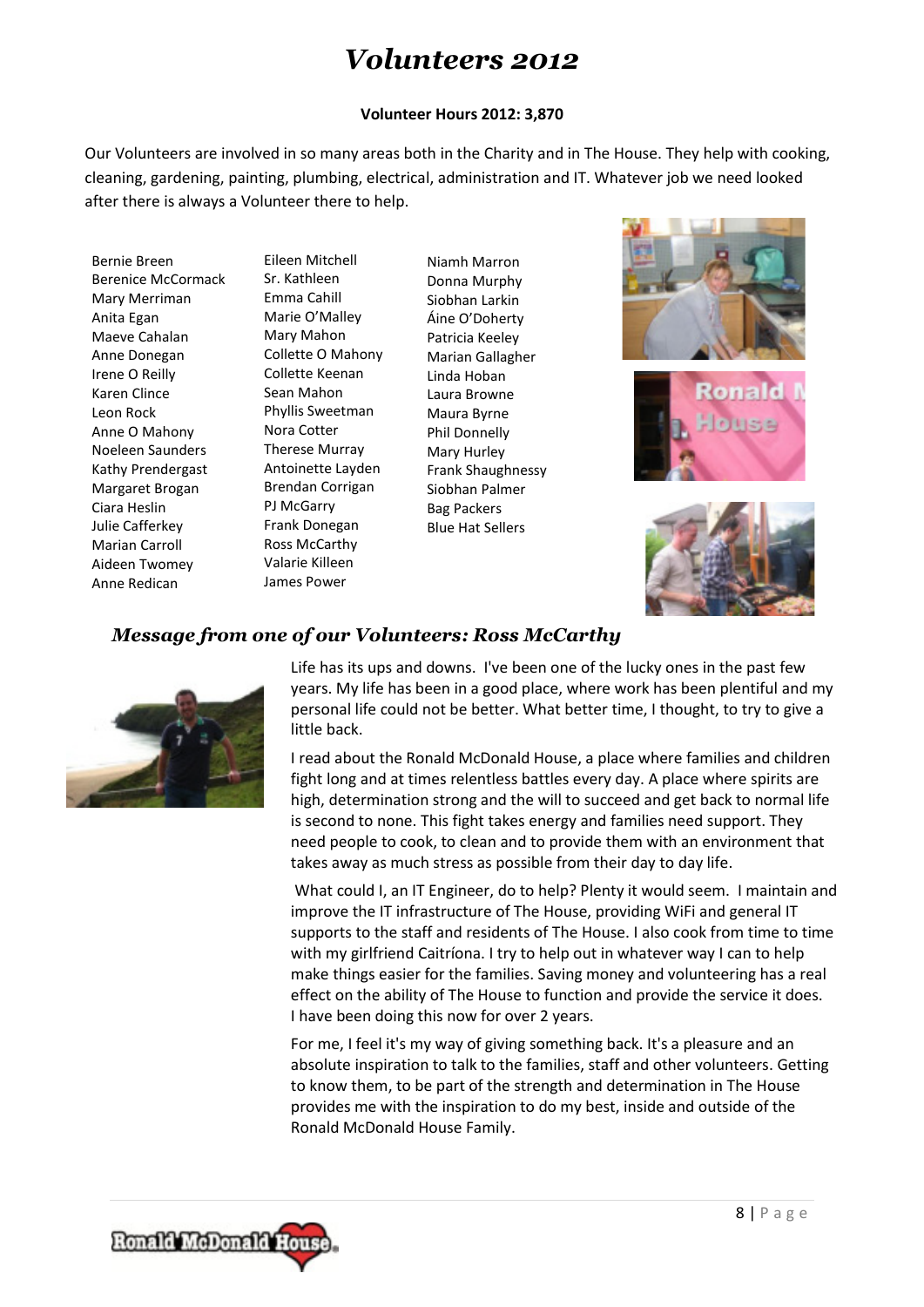### *Families in the House*



#### **House Occupancy**

Number of Families 2004 – 2012: 2,200

Occupancy 2012: 96%

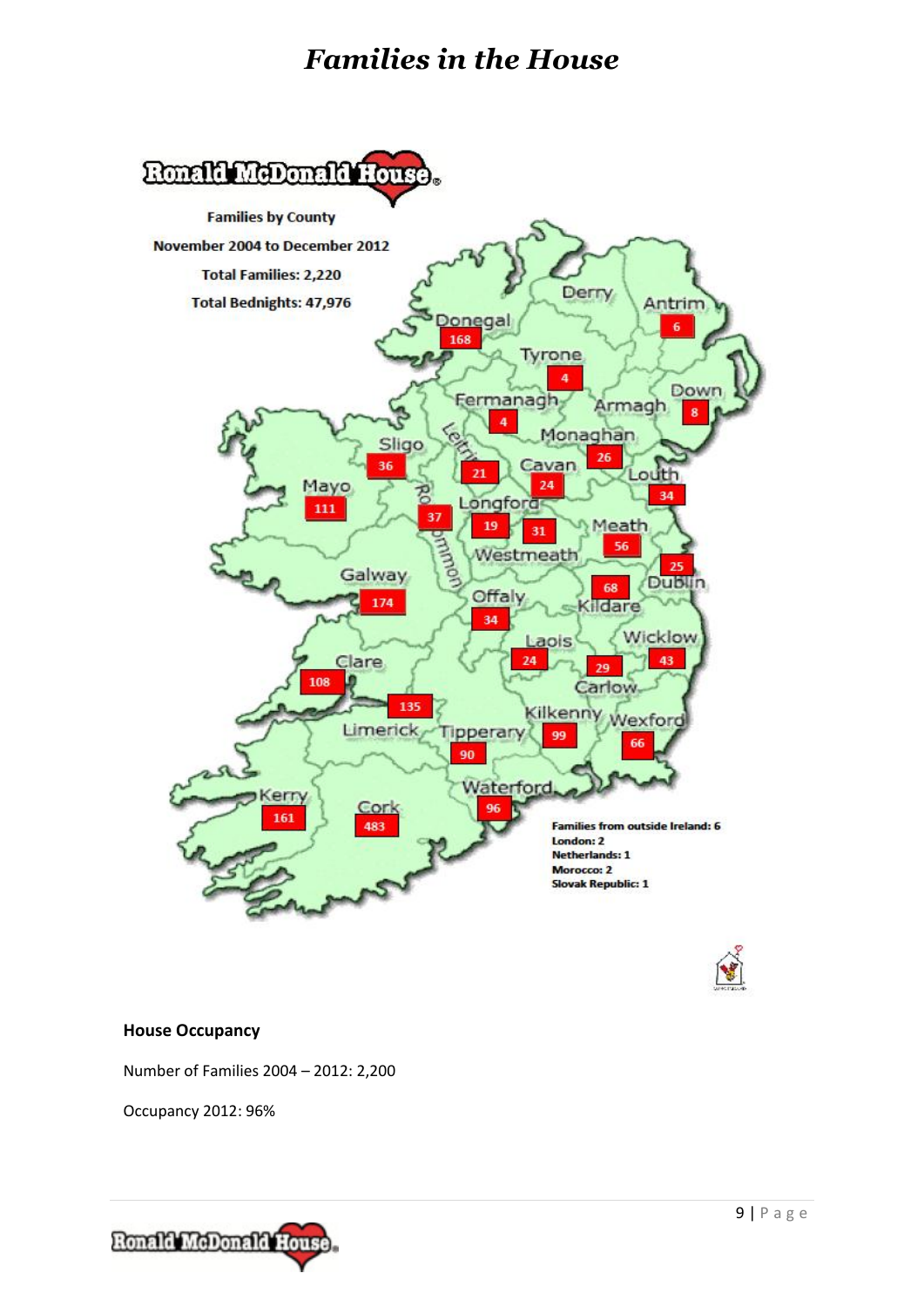# *Family Stories*

#### **Adam O'Sullivan (Age 10)**

In June 2010 when I was almost 8, I started getting headaches. The doctors diagnosed me with a brain tumour. I was very frightened. I had an operation in Temple Street Children's Hospital to aspirate a cyst beside the tumour. Unfortunately the cyst grew back so I needed another operation in January 2011. It was then the doctors in Our Lady's Children's Hospital said I needed 6 weeks of radiotherapy.

As we live in Limerick, I was worried about where we were going to stay for the 6 weeks. Then I was told of a wonderful place called The Ronald McDonald House.

On my first day of treatment we called to The House. We got a lovely welcome and we

were shown around. We were shown where our kitchen was, the room where the PlayStation was, the outdoor play area and of course our bedroom. I even had my own en suite room in The House for a full six weeks. I knew straight away that we'd be ok in Dublin. My brother Billy stayed with me in The House during some of my treatment and we played in the playroom. I loved having my Mom, Dad and Billy with me. When we were all together in The House I forgot about why I was there. The people who work there are just amazing and the volunteers who cook for us every day make such a difference.

As a thank you to The Ronald McDonald House for providing us with a 'Home' for 6 weeks, my Mom, Aunt and Godfather did a charity parachute jump from 10,000 feet and raised much needed funds for The House. I'm doing ok now but I do have regular check-ups in Crumlin Hospital. When we pass The House, I always say to Mom and Dad 'there's The Ronald McDonald House' and give it a wave! (Thank you Joanne – very brave!)

### **Aisling Considine (Mum)**

Before Baby Lee was born I had never even heard of the Ronald McDonald House. 10 weeks later it has become a very welcome and familiar place to me. When I first arrived in The House with my husband and sister we were met by Mairéad who showed us around and explained all the facilities available. I felt a wave of calm for the first time since I was told my baby had a cardiac condition.

When you stay at The RMH everyone is in the same position. And the conversation is only ever about your child and how they are doing. When a family leaves there is always great joy that another child and their family are going home.

There is great banter in The House with people from Cork, Limerick, Wexford, Cavan, Kerry – just about every county in Ireland. When my 2 year old, Joe, comes to stay he takes out the Tea Set and makes sure that everyone gets a 'cup of tea' regardless of where they come from or who won the 'match' at the week-end!!. All the kids have great fun in the Playhouse and on the bikes out the back – just great for them to be able to get out into the fresh air.

The Volunteers at The House are fantastic. The House is always spotless and it is so uplifting to find someone has come in and cooked a proper dinner for everyone – including Apple Tart (Thanks Seán!) My experiences at The Ronald McDonald House have always been positive and it most certainly is a home away from home. I have made many friends and will always wish them well in life. A very big *Thank You* to everyone involved in any way with every aspect of the House. You lift our spirits when we need it most and for that we will always be very grateful.

(Aisling very kindly did a Fundraiser for The House & raised €4,635)







**Adam & Billy O' Sullivan**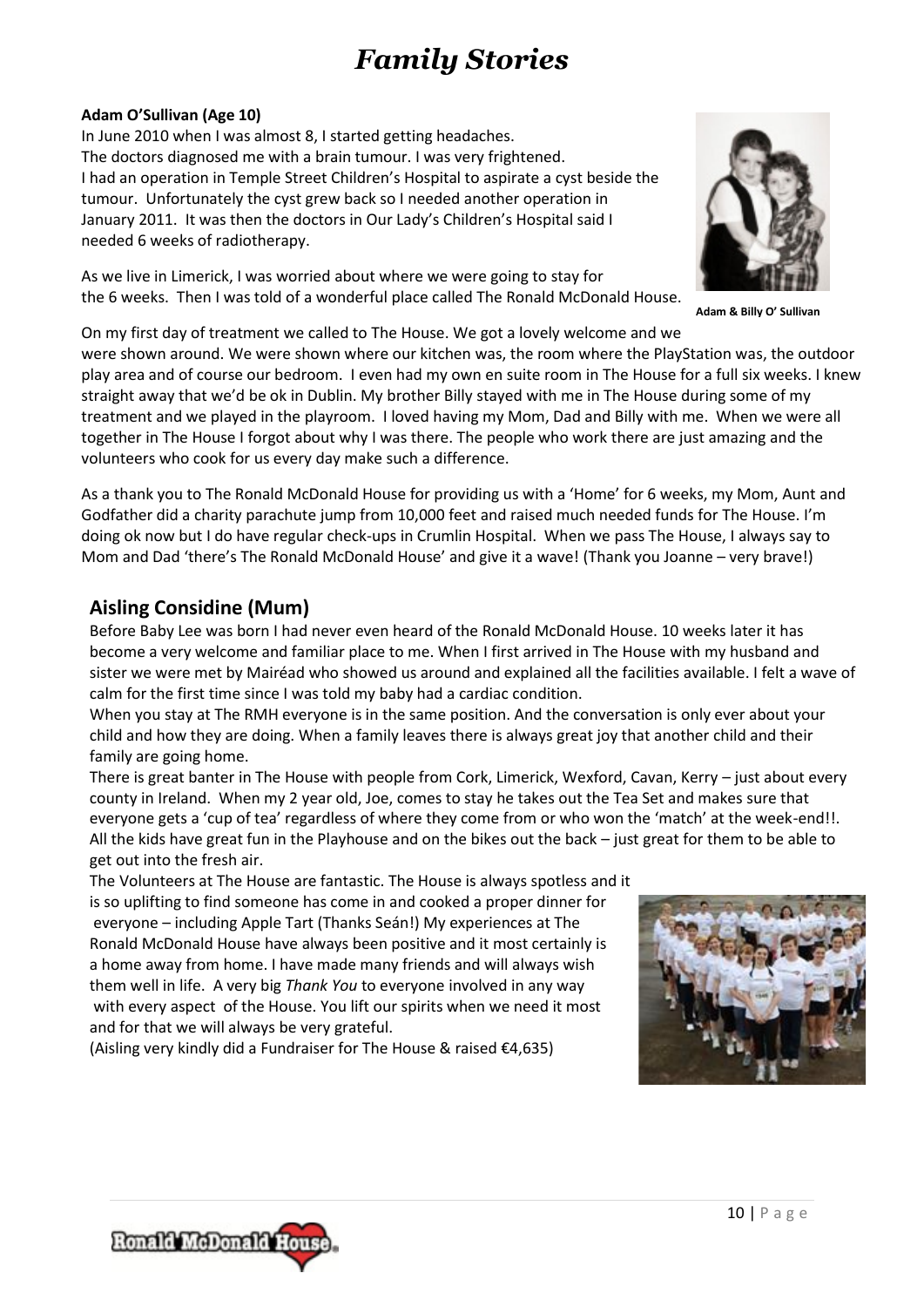### *House Events 2012*

Since The House opened in November 2004 we have provided accommodation, care and support for in excess of 2,200 families from all over Ireland. The House is more than bricks and morter. The House provides a caring and supportive environment and a safe haven for families with sick children. We could not provide this environment without the many volunteers who come to the house each week to help look after the families. During 2012 we had lots of happy events in the House. Thank you for helping us to look after our families. (Mairéad Lavelle, House Manager)

**Bank of Ireland** staff have been volunteering in The House since our early days. Various staff groups visit The House throughout the year and cook for our families.



**Aravato** have choosen us as one of their charities for the past few years. They make an annual donation and they came in again this year and did a BBQ for the Families





**US Marines** came to visit The House with John Hennessey-Niland, Chargé d'affaires, on 24<sup>th</sup> December. They brought presents for everybody! Really special visit.



**SAP Ireland Ltd** The Ronald McDonald House Charity Partner 2012. The staff organised various events during the year and then came in and cooked twice for our

families.

#### **Christmas Party in The House / Child's Play Crèche Newbridge**

For the past 4 years Child's Play Crèche, Newbridge, owned by Georga & Conor Dowling, have organised our Family Christmas Party. They bring the decorations, the presents, the food, the cooks and the help and do an amazing job on the day – one of the highlights on our calendar. Many thanks to all at Child's Play





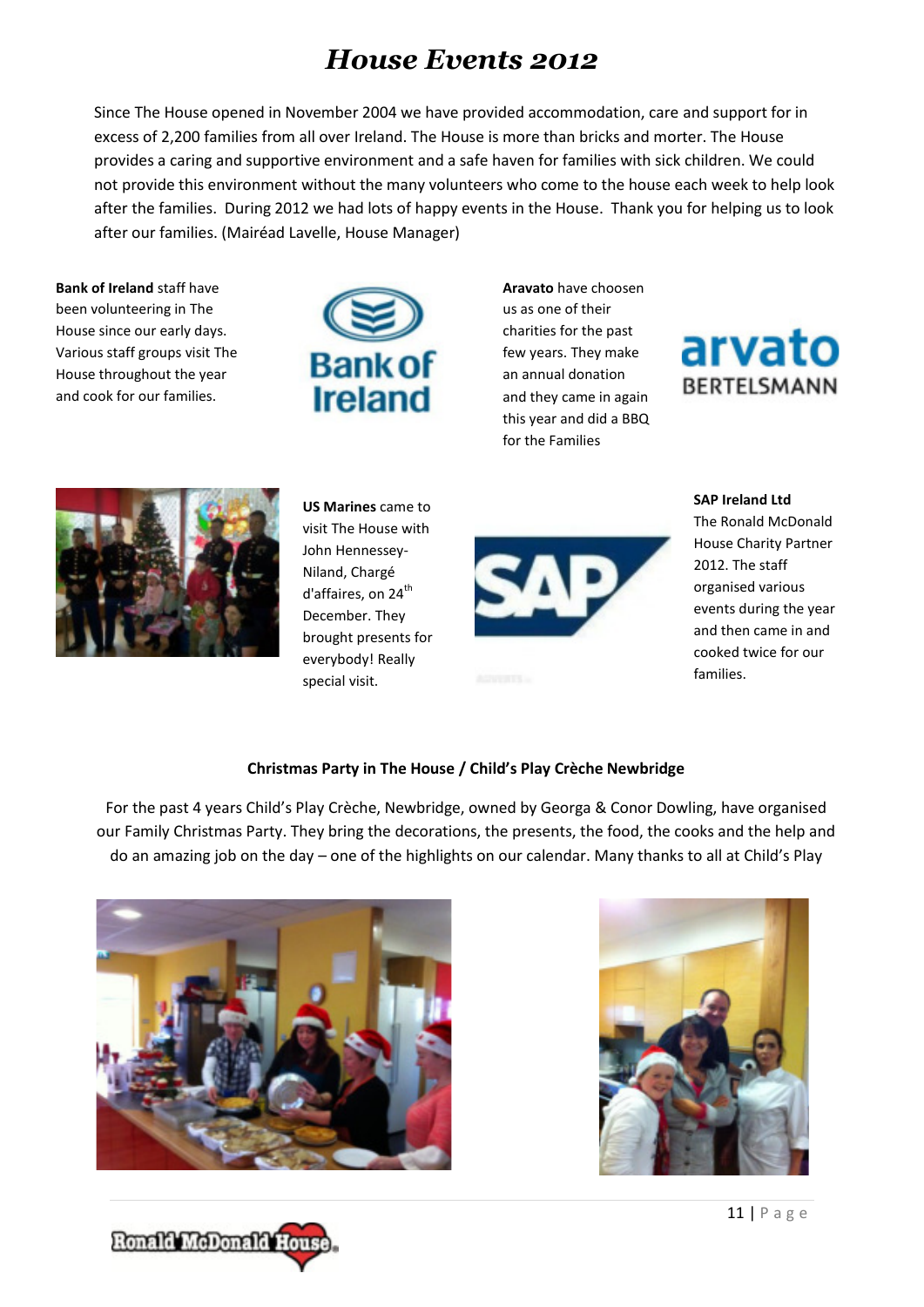## *Fundraising Events 2012*

A very sincere *Thank You* to everybody who supported all our fundraising efforts in 2012. We would also like to thank all those individuals and companies who did their own fundraising for the Ronald McDonald House

#### **House Cycle (April) Raised: €37,142.00**



**Gala Ball (October) Raised: €87,164**



**M&S Bag Packs (Feb/Nov) Raised: €11,492**



**McDonald's Football Event Raised: €10,000**



**Trolley Tokens (May) Raised: €14,489**



**McHappy Day 24 Nov Raised: €16,893**



**Blue Leinster Hats Dec Raised: €8,004**



**SAP Ireland Various Fundraisers Raised: €8,707**



**Family & Individual Fundraising Raised: €86,700**



**Golf Classic (June) Raised: €33,796**



**Santa Hats Nov/Dec Raised: €75,845**



**Waterford Rotary Cycle Raised: €8,330**



**Various Marathons Raised: €38,916**



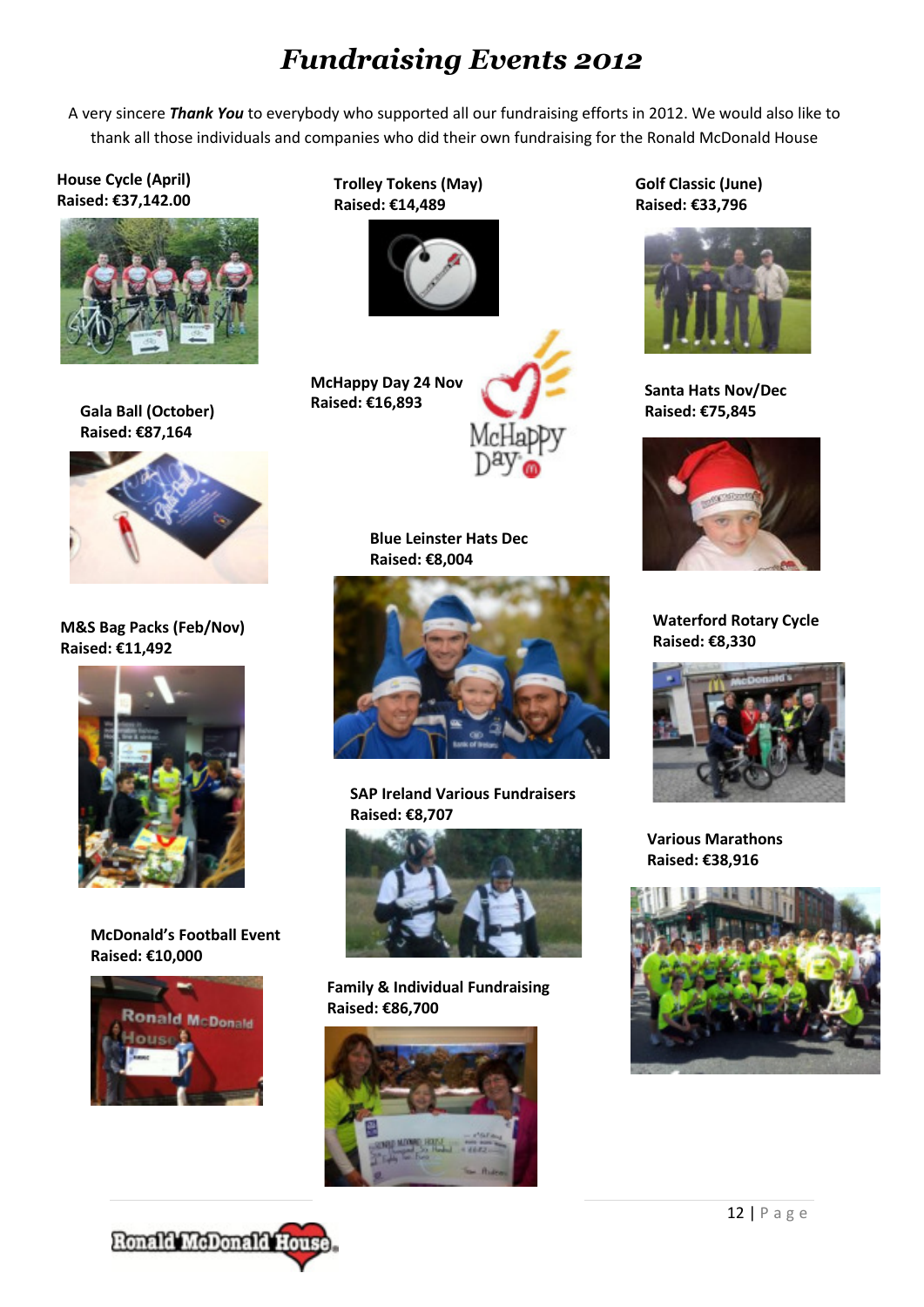### *Leinster Rugby Charity Partners*



 Street. In December Shane actively supported and promoted the sale of our Blue Leinster Hats for the **Leinster Rugby Supported Events**  Heineken Cup match at the Aviva Stadium. **Shane Jennings** (Irish & Leinster Rugby Player) has been a Trustee of RMHC Ireland since his return from The Rugby World Cup in 2011. Shane also acts as RMHC Charity Ambassador and actively promotes the work done by the Charity. Shane and some of the Leinster players took part in the Ronald McDonald House Cycle in April 2012 and raised in excess of €1,000 from the players. Shane, accompanied by Richardt Strauss & Heinke van de Merwe, brought The Heineken Cup Trophy to The Ronald McDonald House for our families, staff & volunteers to see. In October Shane was on hand at our Gala Ball to welcome all our guests. In November Shane and 5 of his team mates joined us for our charity Bag Packing at Marks & Spencer in Mary

#### *Shane, Isaac, Seán, Gordon & Jamie at House Cycle*



*Molly with Leo as Team Mascot* 



Leo & Jack Bag Packing **Shane at The Ball** 



*Andrew Fionn & Shane promote Blue Santa Hats* 





*Heineken Cup at The House with Richard, Shane & Heinke* 

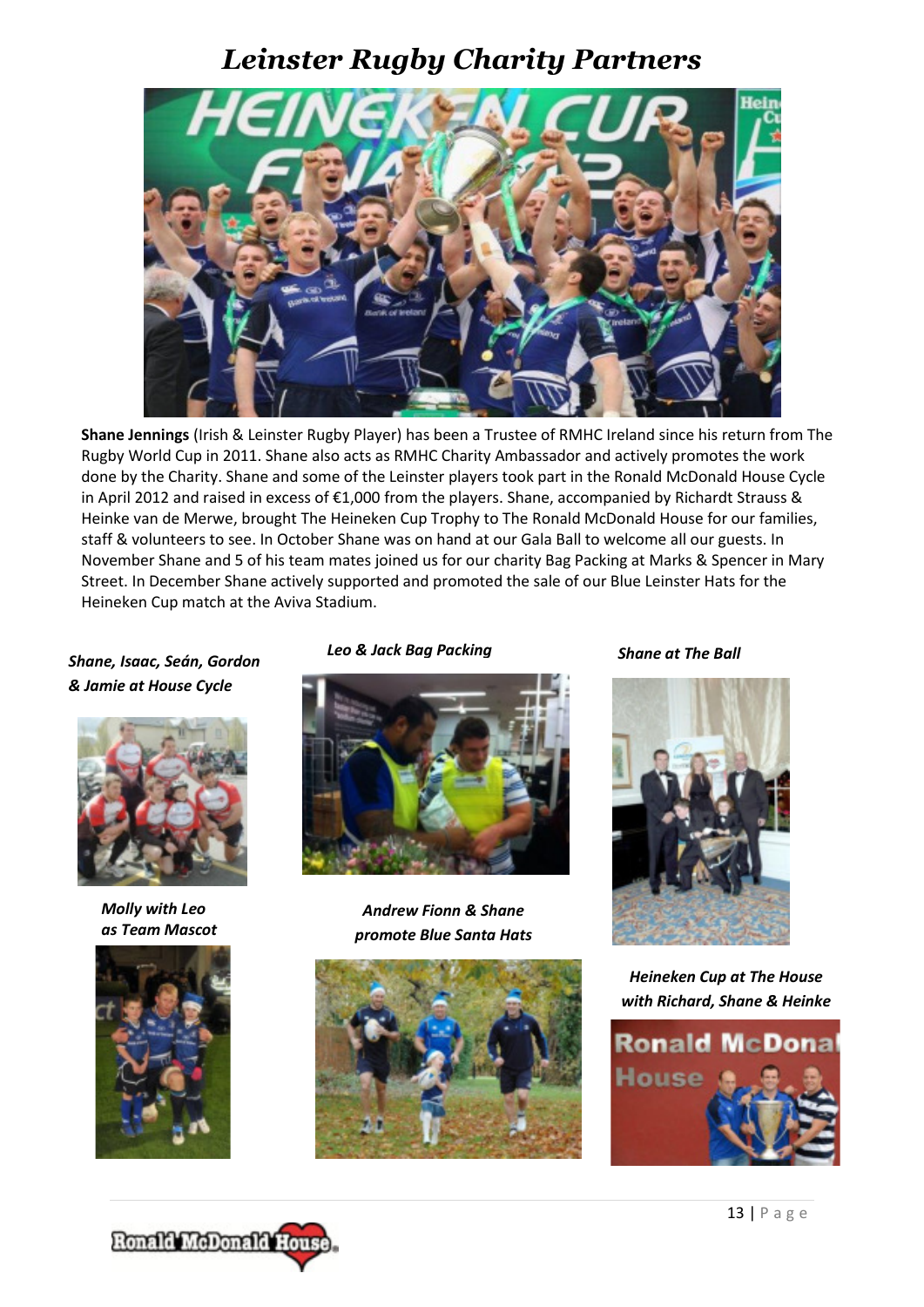### *Sponsors & Donors 2012*

#### **McDonald's Restaurants of Ireland & Irish McDonald's Owner Operators**

A very sincere thank you to Adrian Crean, MD McDonald's Restaurants of Ireland for his and the company's tremendous support during 2012. We would also like to thank all the Irish McDonald's Owner Operators for their very generous help and support during the year. Aaron Byrne, Amir Afsar, Bernard Byrne, Brenda O'Loughlin, Chris Pim, Declan O'Driscoll, Elaine Sterio, Gerry Hayden, Ian Carroll, James Perry, Jim Ronayne, Joe Byrne, John Blake, John Gallagher, Kieran McDermott, Malcolm McConkey, Mark O'Halloran, Martin Hoban, Mike Ruding, Morgan McStay, Phil Danaher , Rhoda Cramp, Richard McNamara, Seamus Rawle, Sean Corcoran, Sean Quirke, Siobhan Slater.

### **McDonald's Suppliers**

#### **We always receive incredible support from McDonald's Suppliers. Thank You.**

 Hamilton Plumbing, Coca Cola, CJ Ryder, DSV, Arthur Gibney Architects, American Pan company, L&Bee, ARYZTA. H&K International, Lamb Weston, Kerry Foods, AON Risk Solutions, Kay Chemicals, OSI Food Solutions, Cawley Nea\TBWA, McCains, Guenther Bakeries, Mediaworks, MB Metroplex, Reinhold Keller, Dawn Meats Group, Keystone UK, Nestle Ireland, Cuisine de France, Colman Reynolds, Delta Packaging, Linney Group, Drury, McBurney Refrigeration, P&J Gaffney Ltd. Paul

### **Additional Companies**

**We also have many other companies who have supported us generously during the year. Thank You**  The Company of Food, Valeo Foods, Bardahl, ABP, G4S, Leading Edge, Luttrellstown Golf Club, Curragh Golf Club The Heritage Golf & Spa Resort, The Shelbourne Hotel, Sunway Travel, Glasson Golf Club, Woodstock Golf & Country Club, Bizquip, Openeye TV, Connaught Packaging, Yeats College, Kate Collins Pub, St Conleth's & St Mary's N.S, Monaghan Collegiate School, Maghery Day Care Centre, SAP Ireland Ltd, Crossell Ltd, Sheen Falls Lodge, NAC Swimathon, Acorn Life, Loreto College, Unicare Pharmacy, Leinster Supporters Club, Maroak Ltd, Espersen Denmark, ARVATO, Thales UK, Douglas Post Office, Dunnes Stores, Johnstown Produce, Slaney Foods, FMI, Extreme Ireland, Next Generation Recruitment, Diageo, Waterford Castle, Faithlegg House Hotel & GC Ballymaloe Cookery School, Longueville House, Westport Plaza & Castlecourt Hotels, Glenpac Bacon, Tesco, Kelloggs, Johnston & Johnston, John O'Reilly Butcher, Tom Whelan Butcher, James Whelan Butcher, Lotus FM, Movianta, Pfizer, Aravato, Bank of Ireland, Unilever, Citrix, Gara Ryan, Footprint Developments, Thorne Sarsfield, Hibernia Evros, Retail Integration, One 51, Glen Fuels, Mediation & Arbitration, Pantry Franchise Ireland.

### **Additional Donors**

We have so many families and individuals who make very generous donations to the Ronald McDonald House each year. Last year was no exception. A very sincere *Thank You* to everybody. Your generosity makes and enormous difference to so many families



*Dawn Meats make a generous donation of €5,000 to The House* 

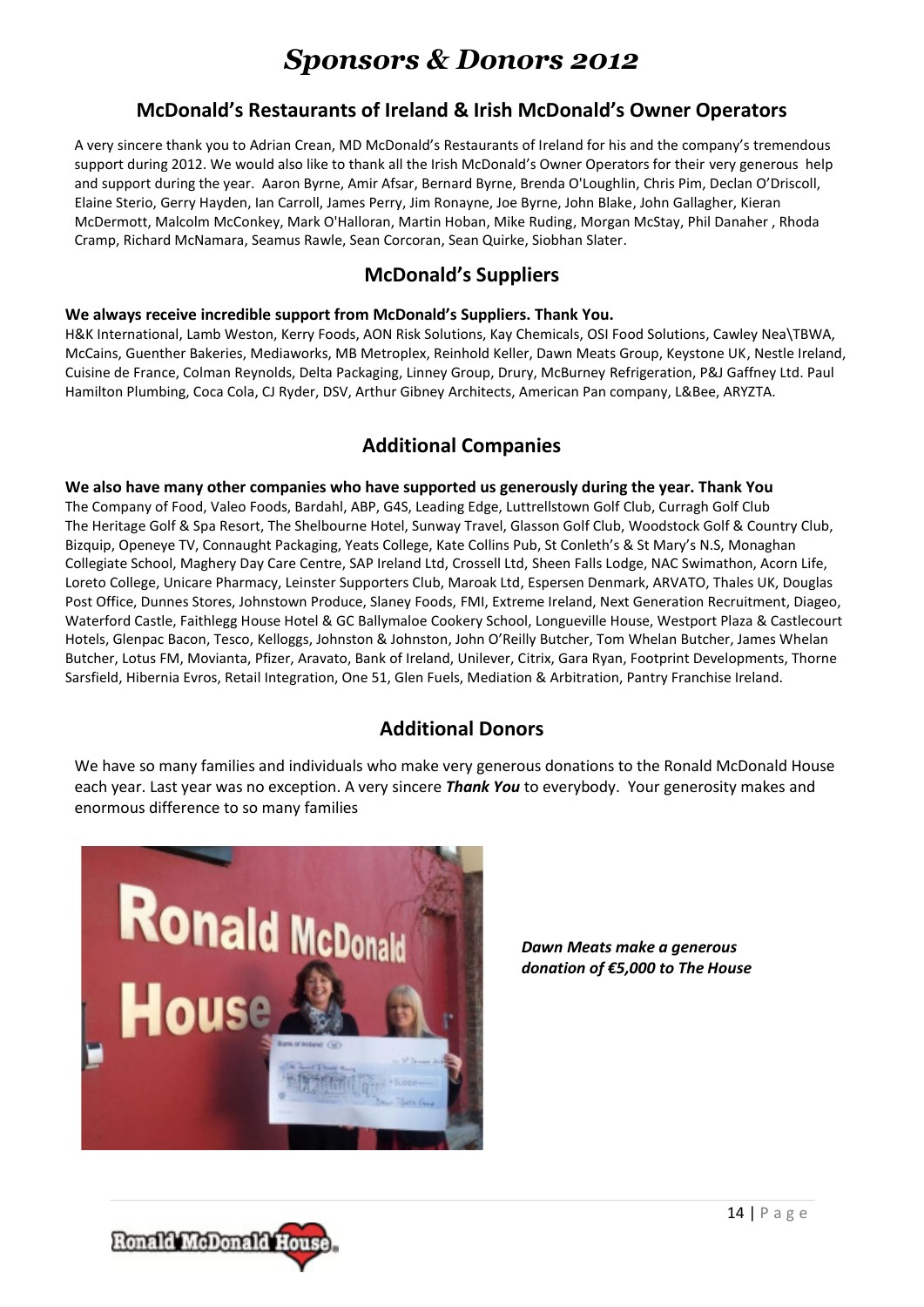# *Planning for the Future*

#### **The New National Children's Hospital at St. James's Hospital**

A long awaited decision was reached in 2012 to build The New National Children's Hospital on a site in and around St James's Hospital in Dublin. The hospital will be built on a 6.3 hectare site on the campus of the south inner city hospital and will be finished by the end of 2017 or early 2018

The development of the New National Children's Hospital will be the biggest capital project during the lifetime of the current Government. It will merge the three children's hospitals - Temple Street, Crumlin (RMH) and Tallaght - at a single location. "It is essential that the new children's hospital can deliver best clinical outcomes for our children. Co-location with St James's and, ultimately, tri-location with a maternity hospital on the St James's campus, will, the Government believes, provide the excellence in clinical care that our children deserve'' (Dr James Reilly, Minister for Health)



*Draft design for the new National Children's Hospital*

#### **A New Ronald McDonald House**

We opened the first Ronald McDonald House on the grounds of Our Lady's Children's Hospital in November 2004. Within a year of opening we heard that a New National Children's Hospital was to be built in Dublin. With only 16 bedrooms in our House and a serious demand for rooms we opened an additional 4 rooms to provide for our families. With news of a New Hospital in a new location we have been reluctant to expand until we received confirmation of the new hospital and the location. With the Government announcement at the end of 2012 we can now make definite plans to build a New Ronald McDonald House.

2013 is going to be a very exciting year for everyone involved with The Ronald McDonald House Charity, Ireland. We will be launching our Capital Campaign to raise funds for our New Ronald McDonald House which we will build alongside the New National Children's Hospital at St James's Hospital. We will also be hosting a truly spectacular fundraising event to showcase our work here in Ireland. The RMHC Gathering Ball on 12<sup>th</sup> October at the Dublin Convention Centre promises to be a wonderful gathering of old and new families and friends.

The evening will be a celebration of our past achievements and a recognition of those who have helped us to date. We will showcase the very best of Irish Food, Entertainment and Hospitality in a spectacular venue with amazing views of Dublin City. We are asking are supporters to attend and to help us to keep families together when they need us most and to be part of the next chapter of The Ronald McDonald House Charity, Ireland.

*We are looking forward to a busy but exciting 2013*